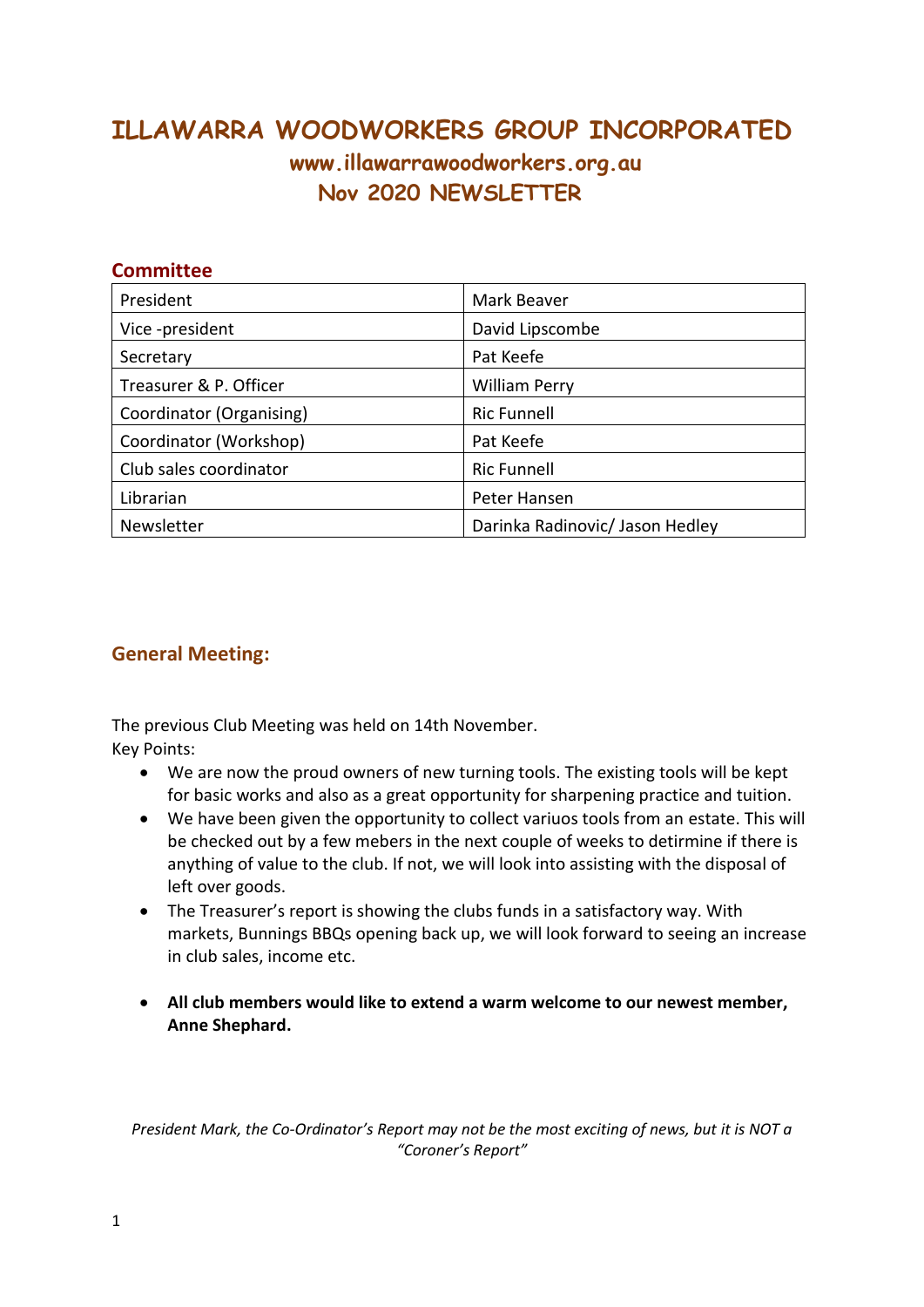#### **SHOW & TELL**



Yvonne's improved coffee table. New top on reclaimed legs.

A lot of work to make straight and level and well worth the effort.

Mark and Virgini have both worked on this coaster. Resin work with some great little branch cuttings from Virgini's Sister -In-Law.

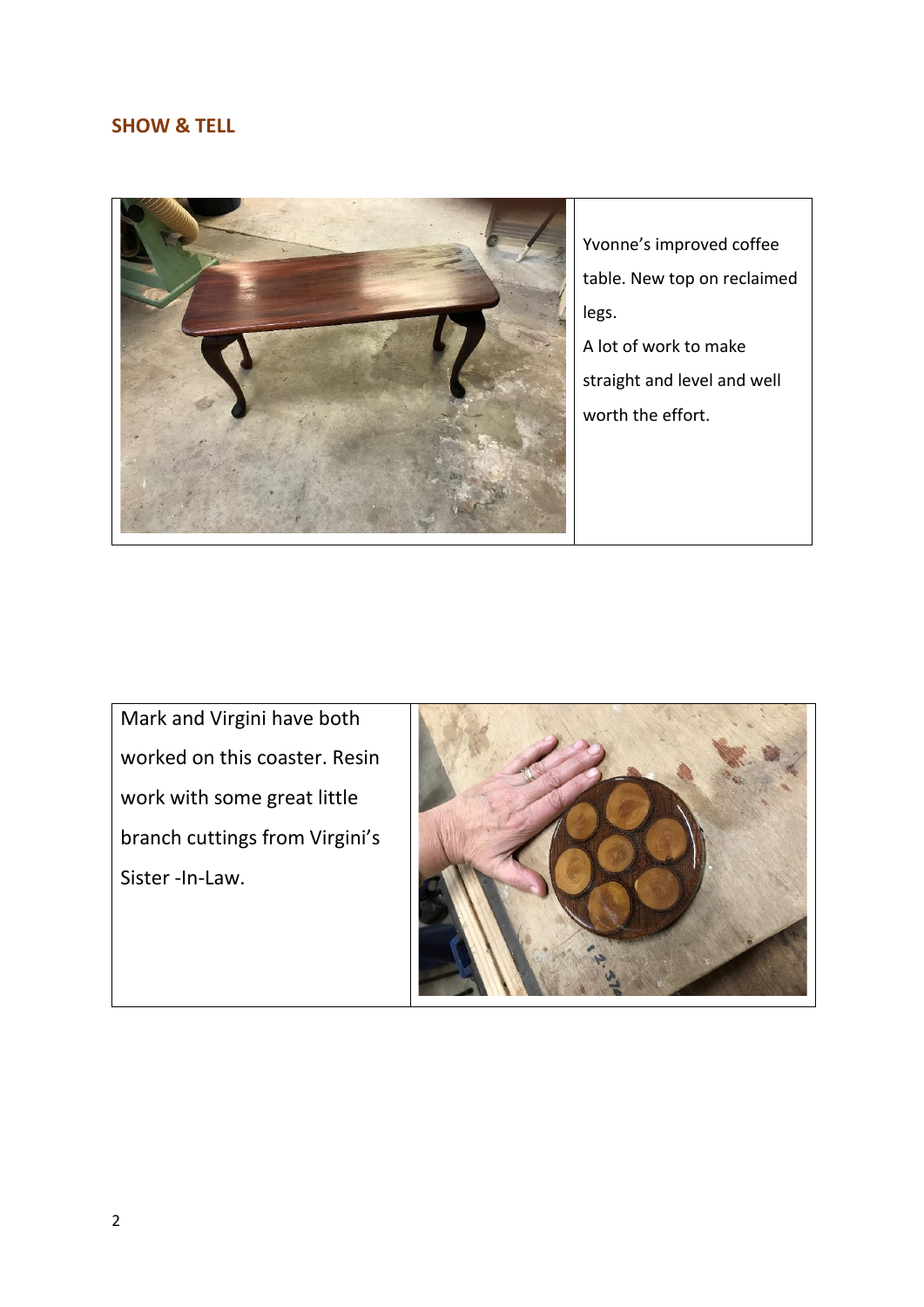

**Meetings**: As usual, the next club meeting will be held on the second Saturday of the month, 12<sup>th</sup> December. All members are encouraged to attend, the more the merrier. This will also be our Christmas/ End of year lunch. A nice BBQ at the club.

## **Covid-19 procedures**

- Maintain social distancing of 1.5m;
- Use hand sanitiser upon entry;
- If you have a sore throat, cough or flu like symptoms please do not attend the workshop.
- Bring your own cup for morning tea.

Thank you for your cooperation and understanding.

## **Workshop Safety**

Please always clean up after your work. It keeps the workshop safer and it makes life a bit easier for everyone else.

Always remember, don't cut of appendages longer than your arm, it really hurts.